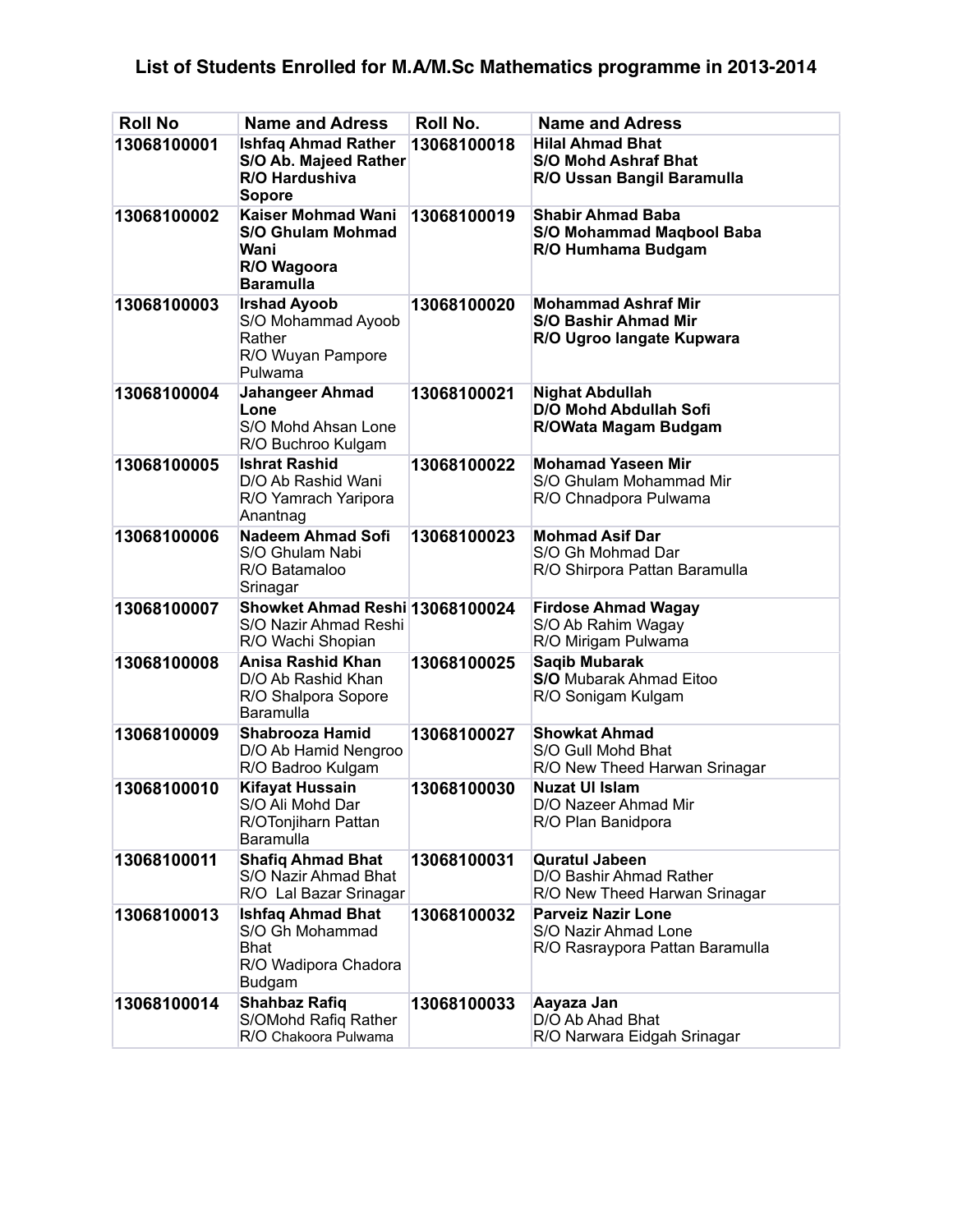## **List of Students Enrolled for M.A/M.Sc Mathematics programme in 2013-2014**

| 13068100015 | Manzoor Ahmad Najar 13068100034<br>S/O Ghulam Ahmad<br>Najar<br>R/O Kultreh Cahdoora<br>Budgam   |             | <b>Mohd Irfan</b><br>S/O Gh Hassan Dar<br>R/O Shamsipora Anantnag                           |
|-------------|--------------------------------------------------------------------------------------------------|-------------|---------------------------------------------------------------------------------------------|
| 13068100016 | <b>Saqib Nazir</b><br>S/O Abdul Satar Patloo<br>R/O Rainawani Srinagar                           | 13068100035 | <b>Mohmad Aarif Shah</b><br>S/O Abdul Rashid Shah<br>R/O Goripora Beerwa Budgam             |
| 13068100017 | <b>Reyaz Ahmad Lone</b><br>S/O Nazeer Ahmad<br>Lone<br>R/O Pattan Baramulla                      | 13068100036 | Sartaj Ahmad Ganie<br>S/O Gulzar Ahmad Ganie<br>R/O Manzgam Kulgam                          |
| 13068100037 | Mehraj Ud Din Naikoo<br>S/O Gh Hassan Naikoo<br>R/O Awantipora<br>Pulwama                        | 13068100054 | <b>Sumaira Aslam</b><br><b>D/O Mohammad Aslam Bhat</b><br>R/O Zakura Hazratbal Srinagar     |
| 13068100038 | <b>Yasir Ahmad Rather</b><br>S/O Ali Mohammad<br>Rather<br>R/O Chattibandi<br>Bandipora          | 13068100055 | <b>Amleen Rasool</b><br>D/O Gh Rasool Khan<br>R/O Seer Hamdan Anantnag                      |
| 13068100039 | Parvaiz Ahmed Naikoo 13068100056<br>S/O Faroog Ahmed<br>Naikoo<br>R/O Nagam Kokernag<br>Anantnag |             | <b>Rashida Rasheed</b><br><b>D/O Abdul Rasheed Dar</b><br>R/O Hajin Sonawari Bandipora      |
| 13068100040 | <b>Parveena Rashid</b><br>D/O Ab Rashid Dar<br>R/O Doro Tangmarg<br>Baramulla                    | 13068100057 | <b>Mohd Rafi Bhat</b><br><b>S/O Bashir Ahmad Bhat</b><br>R/O Ujroo Langate Handwara Kupwara |
| 13068100041 | Azrah Jan<br>D/O Mohd Munawar<br>Sheikh<br>R/O Tral-Bala Pulwama                                 | 13068100058 | <b>Mohd Shaffi</b><br>S/O Gh Ahmad Khaja<br>R/O Seeloo Sopre Baramulla                      |
| 13068100042 | Aasifa Jan<br>D/O Mohd Amin Malik<br>R/O Yaripoea Kulgam                                         | 13068100059 | Uzra Mehraj<br>D/O Mehraj U Din Mir<br>R/O Badam Bagh Sopore Baramulla                      |
| 13068100044 | <b>Inayat Rasool Ganaie</b><br>S/O Gh Rasool Ganaie<br>R/O Chari-Sharief<br><b>Budgam</b>        | 13068100060 | <b>Arif Ahmad Khan</b><br><b>S/O Mohd Akbar Khan</b><br>R/O Khanpora Check Kulgam           |
| 13068100045 | Tawseef Ahmad Hajam 13068100061<br>S/O Gh Nabi Hajam<br>R/O Aunj Matipora<br>Anantnag            |             | <b>Syed Tanzeel</b><br><b>D/O Syed Nissar Hussain</b><br>R/O Owais Abad Bemina Budgam       |
| 13068100046 | <b>Adil Hussain Malik</b><br>S/O Nazir Ahmad Malik<br>R/O Malikpora Pulwam                       | 13068100062 | <b>Sajad Ahmad Bhat</b><br><b>S/O Mohmad Akbar Bhat</b><br>R/O Binner Baramulla             |
| 13068100047 | Insha Illahi<br>D/O Ali Mohammad<br>R/O Zakura Crossing<br>Srinagar                              | 13068100063 | <b>Syed Mahamood Shah</b><br>S/O Syed Hussain Shah<br>R/O Labertal Budgam                   |
| 13068100048 | <b>Mohd Feroz</b><br>S/O Mohd Ali<br>R/O Samar Kargil                                            | 13068100064 | <b>Fidat UI Islam</b><br><b>S/O Kamgar Malik</b><br>R/O Khayar Bandipora                    |